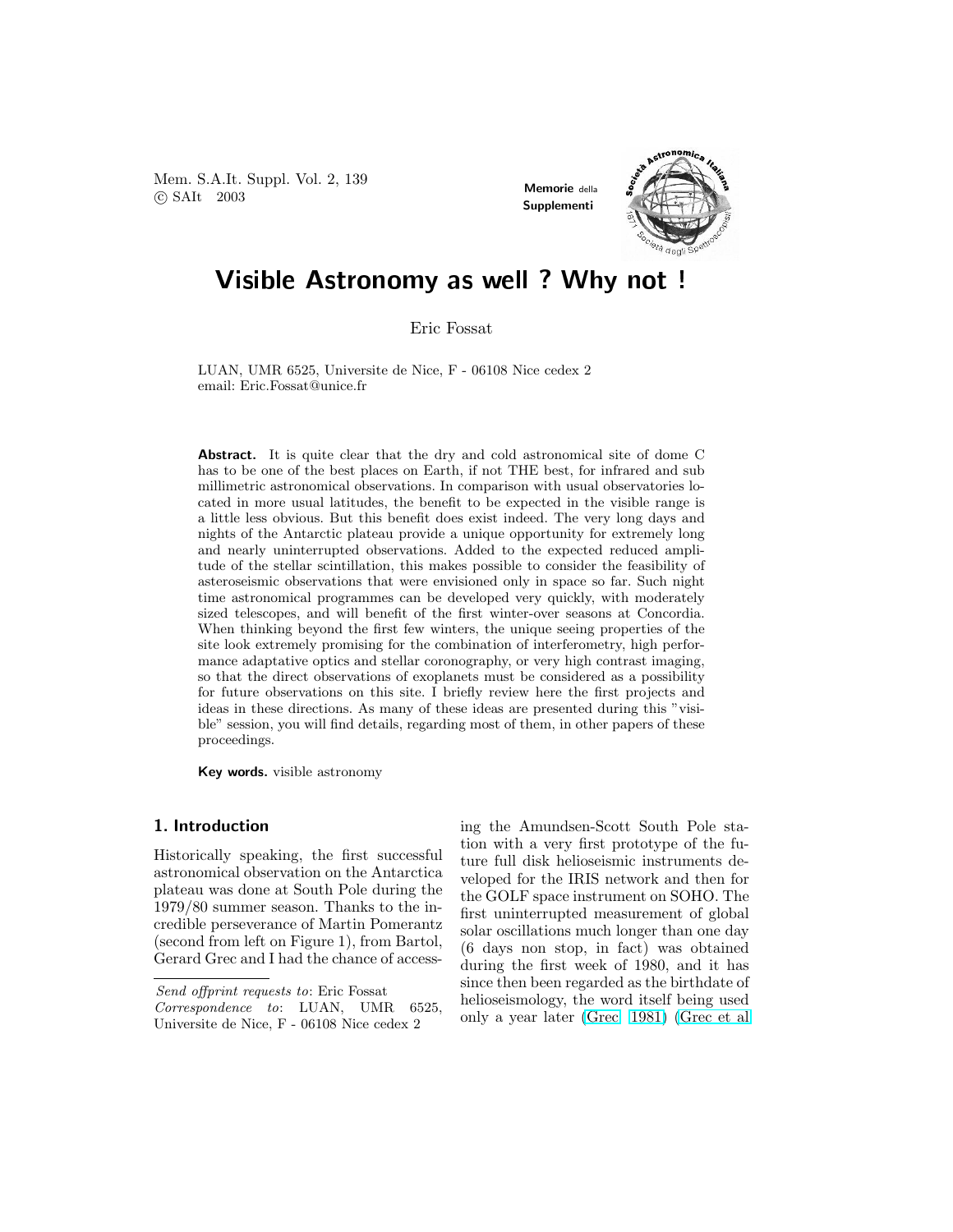

Fig. 1. From left to right, Eric Fossat, Martin Pomerantz, Lyman Page and Gerard Grec Fig. 1. From left to right, Eric Fossat, Martin Pomerantz, Lyman Page and Gerard Grec with the first solar both azimuthal and equatorial telescope that was successfully operated at the geographical South Pole in 1979/1980, providing 6 days of uninterrupted full disk at the geographical South Pole in 1979/1980, providing 6 days of uninterrupted full disk oscillation data oscillation data

[1983\)](#page-5-0). Several other helioseismic missions 1983). Several other helioseismic missions were then organized, still thanks to the help were then organized, still thanks to the help of Martin Pomerantz, by ourselves and an of Martin Pomerantz, by ourselves and an American group lead by J. Harvey and T. American group lead by J. Harvey and T. Duvall (Harvey et al [1982\)](#page-5-0). Duvall [\(Harvey et al](#page-5-0) 1982).

However, helioseismology was more and However, helioseismology was more and more demanding in the extremely long du-more demanding in the extremely long duration of as uninterrupted as possible time series, so that it started to spread around the planet by means of ground based networks first, and of spacecrafts later on. The South Pole station was not able to pro-South Pole station was not able to provide many consecutive months of continuous data, and it became less demanded for ous data, and it became less demanded for this scientific chapter. However, the astronomical properties of the site were studied nomical properties of the site were studied in much detail and an important night time in much detail and an important night time IR observatory was logically the next step IR observatory was logically the next step (Roche 2003). [\(Roche](#page-6-0) [2003\)](#page-6-0).

# 2. The Concordiastro programme 2. The Concordiastro programme

To-day, the South Pole site is certainly To-day, the South Pole site is certainly one of the best known on Earth for its one of the best known on Earth for its astronomical properties (Storey 2003). astronomical properties [\(Storey](#page-6-0) [2003\)](#page-6-0). However, if it has indeed proved to be an However, if it has indeed proved to be an exceptional site in the infrared and submm ranges, it has also been a little disappoint-ranges, it has also been a little disappointing regarding the seeing in the visible range (Marks et al. 2000). The reason is a 300 [\(Marks et al.](#page-5-0) [2000\)](#page-5-0). The reason is a 300 to 400 m thick layer of turbulent air due to 400 m thick layer of turbulent air due to the fact that the pole is standing on to the fact that the pole is standing on a slope of the polar plateau, even if this a slope of the polar plateau, even if this slope cannot be felt when looking around at slope cannot be felt when looking around at the apparently absolutely horizontal snow the apparently absolutely horizontal snow desert. This slope is still enough to permit desert. This slope is still enough to permit the presence of a katabatic wind coming the presence of a katabatic wind coming down from the dome A area, and producing down from the dome A area, and producing enough turbulence to damage the optical seeing. seeing.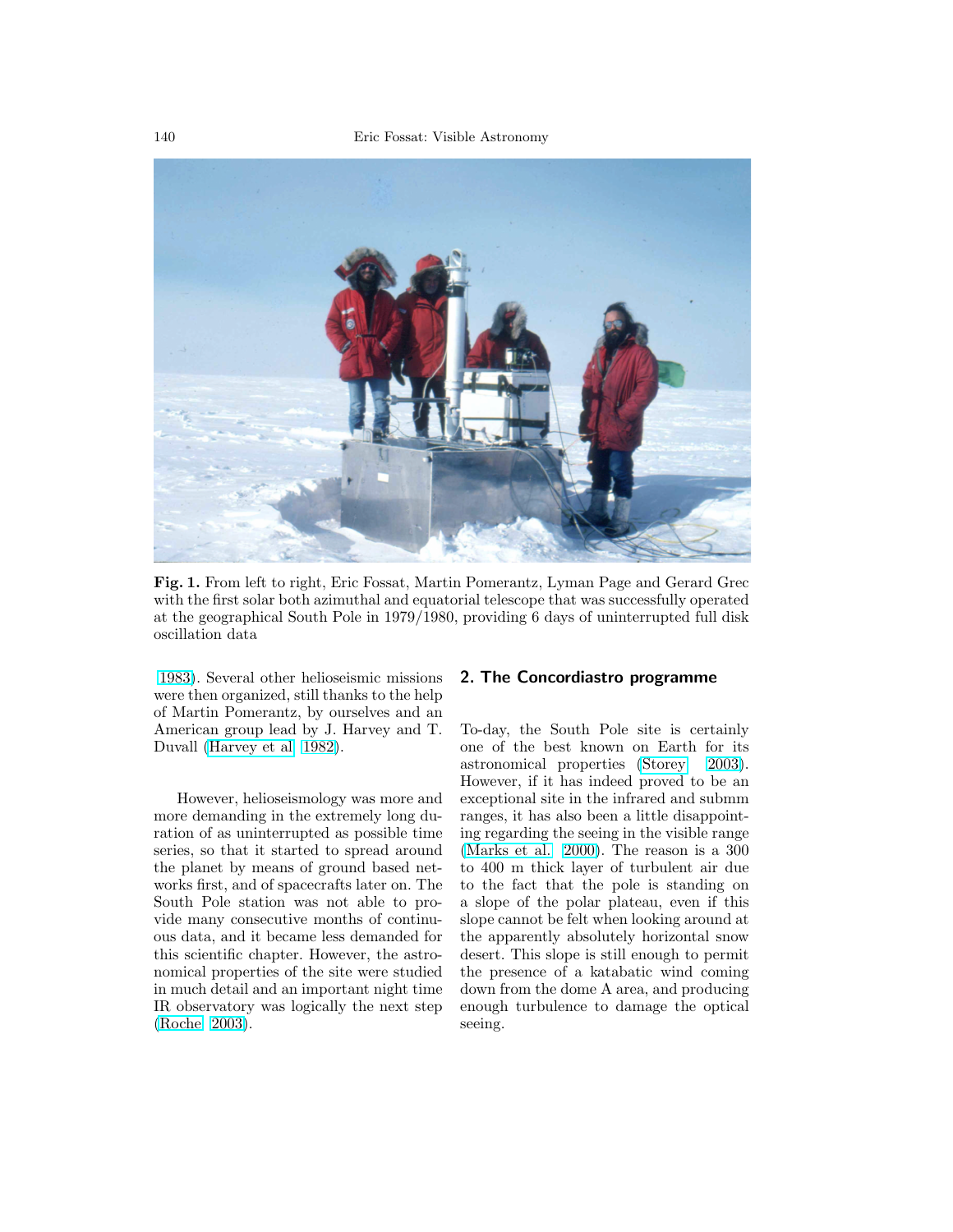

Fig. 2. Left panel: An example of the wind speed profile above the dome C site, up to Fig. 2. Left panel: An example of the wind speed profile above the dome C site, up to about 27 km in this case (left curve), with also the wind direction on the right curve. about 27 km in this case (left curve), with also the wind direction on the right curve. It shows that the maximum wind speed at any altitude above the site is of the order of It shows that the maximum wind speed at any altitude above the site is of the order of 10 m/s. Right panel: For comparison, the same wind speed profile measured above the 10 m/s. Right panel: For comparison, the same wind speed profile measured above the Chilean site of Cerro Paranal, shows the standard jet stream between altitudes of 10 and Chilean site of Cerro Paranal, shows the standard jet stream between altitudes of 10 and 15 kms. Courtesy M. Azouit 15 kms. Courtesy M. Azouit

The dome C site is a dome, and is con-The dome C site is a dome, and is con- $\frac{1}{2}$  is a dome, and is consequently supposed to be free from katabatic wind. Indeed, the surface wind statistical values are of the order of 6 m/s at South Pole against only  $2.6 \text{ m/s at }$  dome C. The difference has a very significant impact on the amount of flying snow, and even more important on the amount of turbulence disturbing astronomical images. Another important issue for astronomers is the frequent absence of high speed wind even at high altitude (see Fig. 2). If this can be confirmed at night on a long term basis, it will have really tremendous conse-

quences for optical and near infrared as- $\frac{1}{\sqrt{1-\frac{1}{\sqrt{1-\frac{1}{\sqrt{1-\frac{1}{\sqrt{1-\frac{1}{\sqrt{1-\frac{1}{\sqrt{1-\frac{1}{\sqrt{1-\frac{1}{\sqrt{1-\frac{1}{\sqrt{1-\frac{1}{\sqrt{1-\frac{1}{\sqrt{1-\frac{1}{\sqrt{1-\frac{1}{\sqrt{1-\frac{1}{\sqrt{1-\frac{1}{\sqrt{1-\frac{1}{\sqrt{1-\frac{1}{\sqrt{1-\frac{1}{\sqrt{1-\frac{1}{\sqrt{1-\frac{1}{\sqrt{1-\frac{1}{\sqrt{1-\frac{1}{\sqrt{1-\frac{1}{\sqrt{1-\frac{1}{\sqrt{1-\frac{1$ tronomy: indeed, it could imply the absence of any turbulent layers other than the moderate one very near the snow surface. On one hand multiconjugate adaptative optics would then not be required, and on the other hand the stellar scintillation produced by high altitude turbulence would be reduced, possibly enough for makthe distribution of possibility distribution in the turbulence of the turbulence of the state of the state of the state of the state of the state of the state of the state of the state of the state of the state of the stat very faint stellar oscillations. These are generally regarded as inaccessible from the ground because of the scintillation limitation.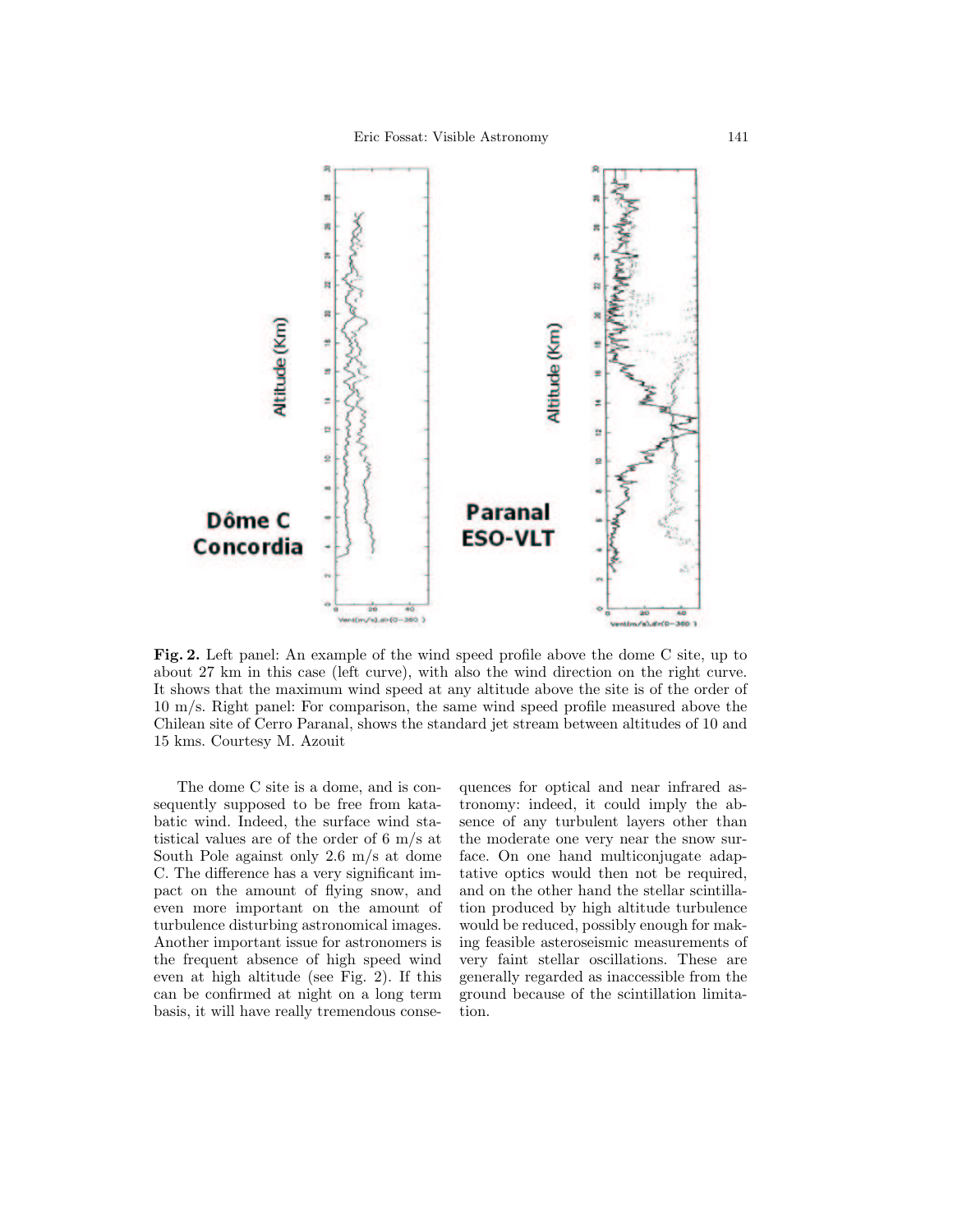Along these ideas, the Concordiastro programme was proposed to both French and Italian polar Institutes in 1999, when it became clear that the Concordia station was really being erected and would become available within only a few more years. This programme aims at measuring the atmospheric seeing quality of the site by many spheric seeing quanty of the site by many<br>different ways, including in situ radiosoundings and direct optical measurements soundings and direct optical inclusions of quality of the stellar image provided by a of quality of the stellar image provided by a<br>telescope. The programme was first funded in 2000, and at the time of the Capri meetin 2000, and at the time of the cappin meet been organized. They were mostly devoted to daily radio-soundings by means of meteorological stratospheric balloons, and during one month of the last campaign, to the first DIMM measurements ever made at dome C and ever made in permanent sun-light on the star Canopus [\(Aristidi](#page-5-0) 2003). During the first accessible winters, a DIMM first and a GSM then [\(Martin et al.](#page-5-0)  $1994$ ) will be operated to provide as many as possible seeing parameters all night long. Stratospheric radio-soundings will also be done if (financially) possible on at least a weekly basis, and the possibility of organiz-ing a Scidar [\(Vernin et al.](#page-6-0) [1973\)](#page-6-0) campaign  $\frac{1}{\sqrt{2}}$  is also being considered. The solar part of  $\frac{1}{\sqrt{2}}$ this site testing efforts is in the hands of the  $\sim 0.6$ OAC group at Napoli, and will include high resolution full disk solar imaging [\(Moretti](#page-6-0) [et al.](#page-6-0)  $2003$ ).

Another important parameter of the site qualification is the cloud cover statistics, that is not outstanding at South Pole, the sky being covered by more or less thin  $\frac{1}{2}$  cirrus clouds nearly 50 percent of time. The precise statistics is not known yet at dome C, but it begins to appear that it will be much better, and even possi-bly outstanding. The Aastino [\(Lawrence](#page-5-0) [2003\)](#page-5-0) and Icecam Australian programmes  $(Tr_{avouillon} 2003)$  $(Tr_{avouillon} 2003)$  are now measuring it at night. Of course, if the seeing night time is really exceptional thanks to the slow winds, with an outstanding cloud cover statistics, the site can then be regarded as the best in we knyt basis, and the possibility of organization of organization of organization of organization of organization of organization of  $\mathcal{O}(n)$ Another important parameter of the



Fig. 3. This wooden platform is the first Fig. 3. This wooden platform is the first of two that will support, at  $6m$  above the ice surface, the series of small telescopes of ice surface, the series of small telescopes of the Concordiastro programme, making site the Concordiastro programme, making site testing on one of them and astroseismology testing on one of them and astroseismology on the other one. Photo K. Agabi $\,$ 

the world not only in infrared but also for visible astronomy as well.

#### $2.$  Actorographical cover stars, and  $x_{\text{init}}$ 3. Asteroseismology, stars and giant  $_{\text{p}}$  in infrared but also for  $\alpha$ planets

The first night time astronomy programme  $\frac{1}{3}$  is the stellar continuation of the pioneer work made with I omerantz 24 years ago.<br>Helioseismology has become to-day a mature science, while asteroseismology, that intends to do the same on distant solar-type stars, is still at its very beginning. You can read more details on this topic in another  $\text{paper (NUTZ } 2003).$ that comes to mind in the visible range work made with Pomerantz 24 years ago. paper [\(Kurtz](#page-5-0) [2003\)](#page-5-0).

Along this line, the Concordiastro programme contains the first step of asteroseismic measurements to be conducted at Concordia, namely the double star Alpha Centauri [\(Grec and Renaud](#page-5-0) [2003\)](#page-5-0). Solarpaper (Kurtz 2003). type oscillations have recently been detected in Doppler shift measurements with a large telescope on the brightest com-seismic measurement of this double star [\(Bouchy and](#page-5-0) [Carrier](#page-5-0) [2002\)](#page-5-0). As I already mentioned,  $\frac{1}{200}$ . The Partial and Renaudition asteroseismology is expected to be extremely difficult for ground based observations made in photometry, so that at least  $\mathbf{r}$  and brightest comseismic measurements to be conducted at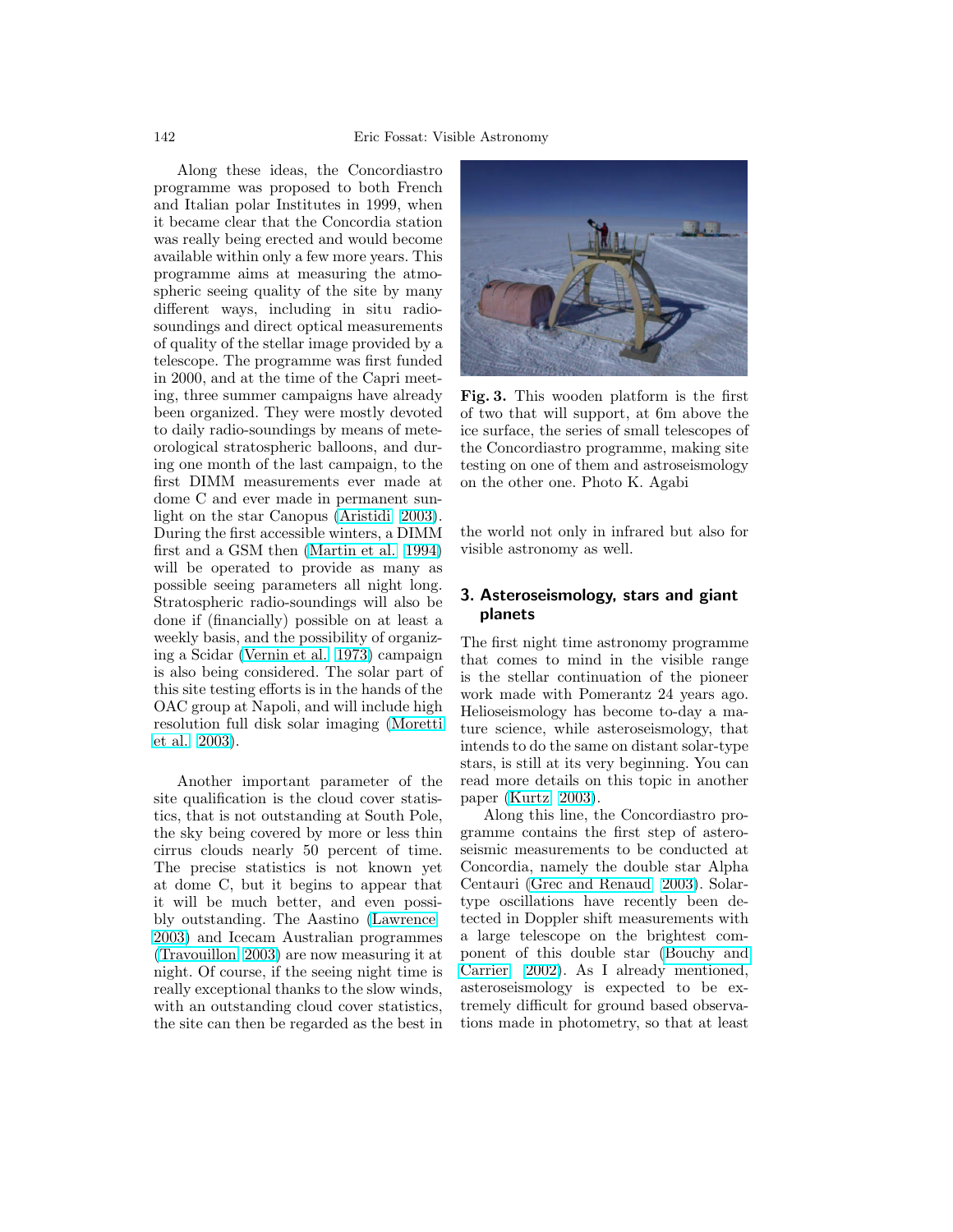

Fig. 4. The surface of Jupiter clearly shows Fig. 4. The surface of Jupiter clearly shows the presence of turbulent motions (includ-the presence of turbulent motions (including the great red spot) that can be noisy ing the great red spot) that can be noisy enough, in the real acoustic sense of the word, to imply the presence of resonant acoustic vibrations of all the planet body.<br>Block Veys on  $NAS_A$ Photo Voyager, NASA Photo Voyager, NASA

[\(Baglin et al.](#page-5-0) [1998\)](#page-5-0) is supposed to fly within the next two or three years, while the more ambitious Eddington European project is in the ESA package for  $2008/2013$  $\left($ Favata et al. 2000). These [space](#page-5-0) missions intend to measure as many stars as possible, so that they will avoid the brightest of them for the simple reason that they are too bright and an instrument cannot be tuned for both bright and faint stars. As generally speaking, the brightest stars are also our nearest neighbors, they are extremely interesting, and they represent an ideal target for the dome C ground based site, provided the scintination level con-<br>firms that it is indeed significantly lower than anywhere else. Alpha Centauri will be and any where else. The model will be measured during the first accessible night,<br>in  $2005$ two important space projects will be partly devoted to it. The French Corot instrument site, provided the scintillation level conin 2005.

However, the stars are not the only night time objects that can show pulsations. In parallel to the selection of a few bright stars, the asteroseismological prothan anywhere else. Alpha Centauri will be

gramme that is planned for the first winterover campaigns at Concordia includes the planet Jupiter. Jupiter is not a star, but it is also a non standard planet, as it has no solid ground, being made mostly of Hydrogen and Helium, as the Sun and most stars. As it is visibly extremely turbutent (see  $\mu$ 1000), it has been shown already that these noisy subsurface layers has no solid ground, being must generate enough acoustic energy for mast generate enough acoustic energy for<br>producing resonant acoustic vibrations, exproducing research designed increases, on the same in the Sun [\(Schmider et al.](#page-6-0) [1991](#page-6-0)). Consequently, an asteroseismic study of the deep internal structure of Jupiter is also possible, under the name of Jovian seis-mology [\(Voronstov et al.](#page-6-0) 1976), [\(Mosser](#page-6-0) [et al.](#page-6-0) [1991](#page-6-0)). As this deep internal structure is poorly known in fact, this research appears to be very important for the general understanding of the planets and plan-etary systems formation [\(Guillot](#page-5-0) [1998](#page-5-0)). For this purpose, a specific instrument has  $\mathbf{F}$ been developed at Nice. This instrument is  $\frac{1}{2}$ named Sympa), for Sismometre imageur<br>a Prismes Accoles [\(Schmider et al.](#page-6-0) [2002](#page-6-0)). a rusines Accoles (Schinder et al. 2002).<br>It is a very compact Mach-Zender interferometer, that makes interferometric images of the planet. They give access to acoustic resonant modes of degrees comprised between zero and 20 to 30 depending on the atmospheric turbulence. This range should be adequate for obtaining a good enough vertical resolution in the inversion of frequencies for reconstructing the Jovian interior model. bulent (see photo), it has been shown alnamed "Sympa", for SIsmometre IMageur

Now, in 2003, Jupiter is standing relatively high in the Northern hemisphere sky. Its continuous observation is only possible by means of coordinating several observations, using then several instruments at different longitudes. Then, Jupiter will quickly move towards the Southern hemi-<br>sphere, and for a few years starting in atively high in the  $\alpha$  lew years starting in 2006, it will be permanently visible from zooo, it will be permanently visible from the second winter-over at the Concordia station, so that the Jupiter programme appears to be very well suited for an optimal deployment at Concordia. quickly move towards the Southern hemi-

sphere, and for a few years starting in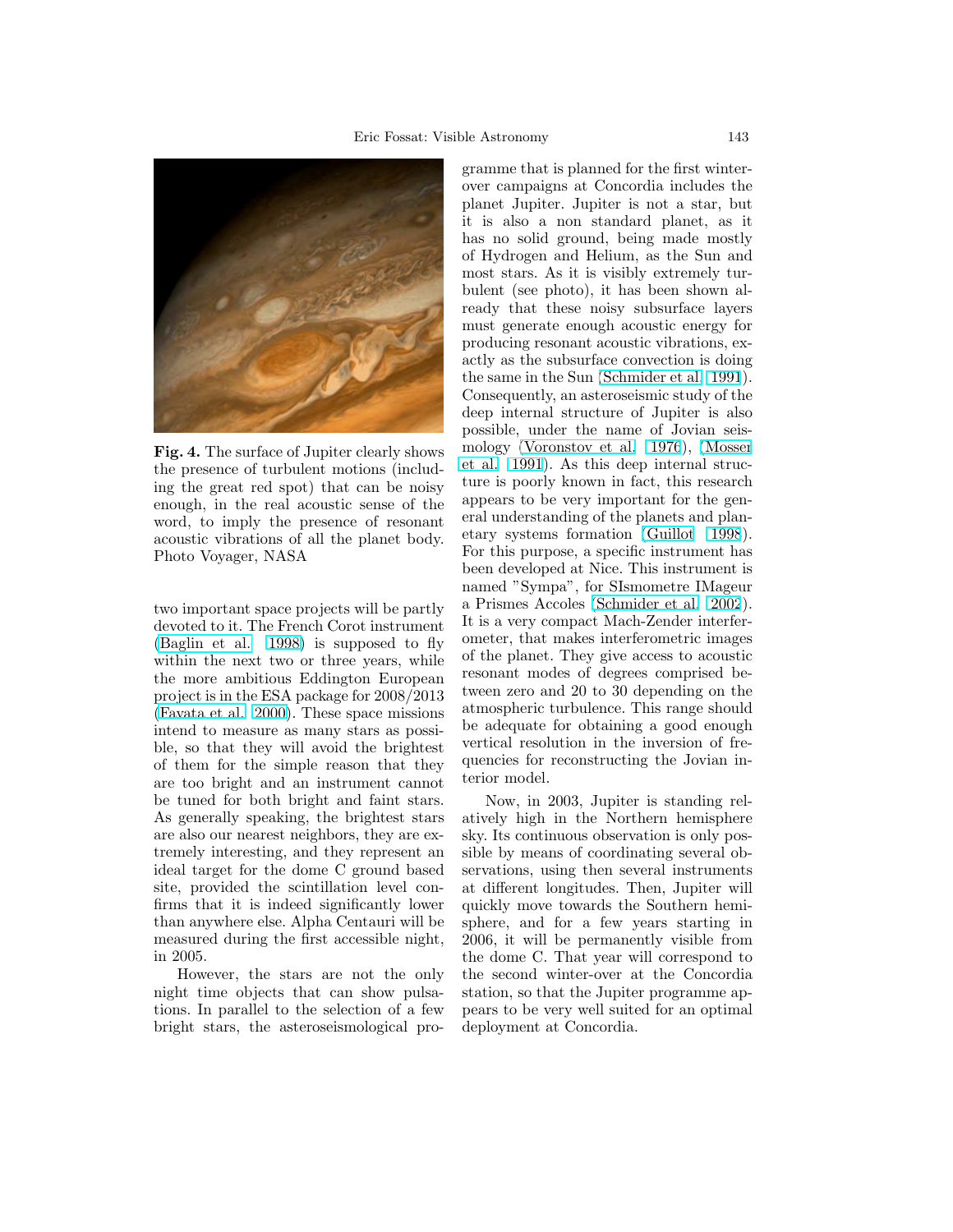# <span id="page-5-0"></span>4. Then, what's next?

Clearly, what will happen then, after the first asteroseismic night time campaigns, will depend on the final site testing results, that will will make the site more or less strongly attractive to visible light astronomers, for counterbalancing the difficulty inherent to the geographical situation. The first priority during these first few winter-over campaigns, then, remains without doubt the site testing that must provide extensive, robust and convincing results.

Then, if one assumes that the seeing properties will be consistent with their present expectation in term of Fried parameter, isoplanetic angle and wavefront coherence time, one cannot avoid thinking of large scale astronomical projects involving either very large apertures or long distance interferometry, or both, and with high performance adaptative optics operated in near IR. If you join the IR site quality, with its prospects in high angular resolution and high contrast imaging, the search for direct exoplanet observations is obviously the scientific target that comes to mind. The scientific community involved in this direction has been participating for the first time to this Concordia workshop, thus significantly raising the general optimism on the future of astronomy on the site. The Concordia potentialities in this direction are developed in another session of these proceedings.

Now, between the first night time campaigns with modestly sized telescopes and the very ambitious prospects regarding possible ELT (Extremely Large Telescopes), there is some room and some need for intermediate size projects. We have a few of such projects presented in these proceedings, such as a wide field visible and near IR telescope [\(Viotti et al.](#page-6-0) [2003\)](#page-6-0) or a very light robotic 1 to 1.5 m telescope (Boer 2003). An interesting idea, with a scientific scope that goes beyond astronomy, is the measurement of the moon Earthshine for monitoring the climate change on Earth through the albedo long term variation (Chou 2003).

## 5. Conclusions

This meeting at Capri was not the first one organized around the astronomical prospects at Concordia. However, it has clearly been the broadest, the most international, and all participants have felt that it indicated a very sharp step upwards in these prospects. So I will not include any conclusion in this paper, as any such attempt will be made obsolete very soon, as we all hope.

Acknowledgements. Thanks to the editors for their patience...

### References

- Aristidi, E. 2003, These proceedings
- A. Baglin and the COROT Team IAU Symposium 185, Kluwer, Dordrecht, F.L. Deubner , J. Christensen-Dalsgaard and D. Kurtz eds. p. 301, 1998
- Boer, M. 2003, These proceedings
- Bouchy, F. and Carrier, F. 2002, Astron. Astrophys.,390, 205
- Chou, D-Y., 2003, These proceedings
- Favata, F.; Roxburgh, I.; Christensen-Dalsgaard, J., 2000, Mons. Proc..., 49F
- Grec, G. and Renaud, C., 2003, These proceedings
- Grec, G. These de doctorat, Universite de Nice, 1981
- Grec, G., Fossat, E. and Pomerantz, M.: Solar seismology: full disk observations from the geographic south pole, Nature, 288, 541, 1980
- Guillot, T.: 1998, DPS, 30.3008
- Harvey, J.; Pomerantz, M.; Duvall, T., Jr. Sky and Telescope, vol. 64, Dec. 1982, p. 520-523
- Lawrence, J. 2003, These proceedings
- Kurtz, D. 2003, These proceedings
- Marks, R. D.; et al. 1999, AstroN. Astrophys. 134, 161
- F. Martin, et al. Astron. Astrophys. Suppl. Ser. 108, 173-180 (1994)